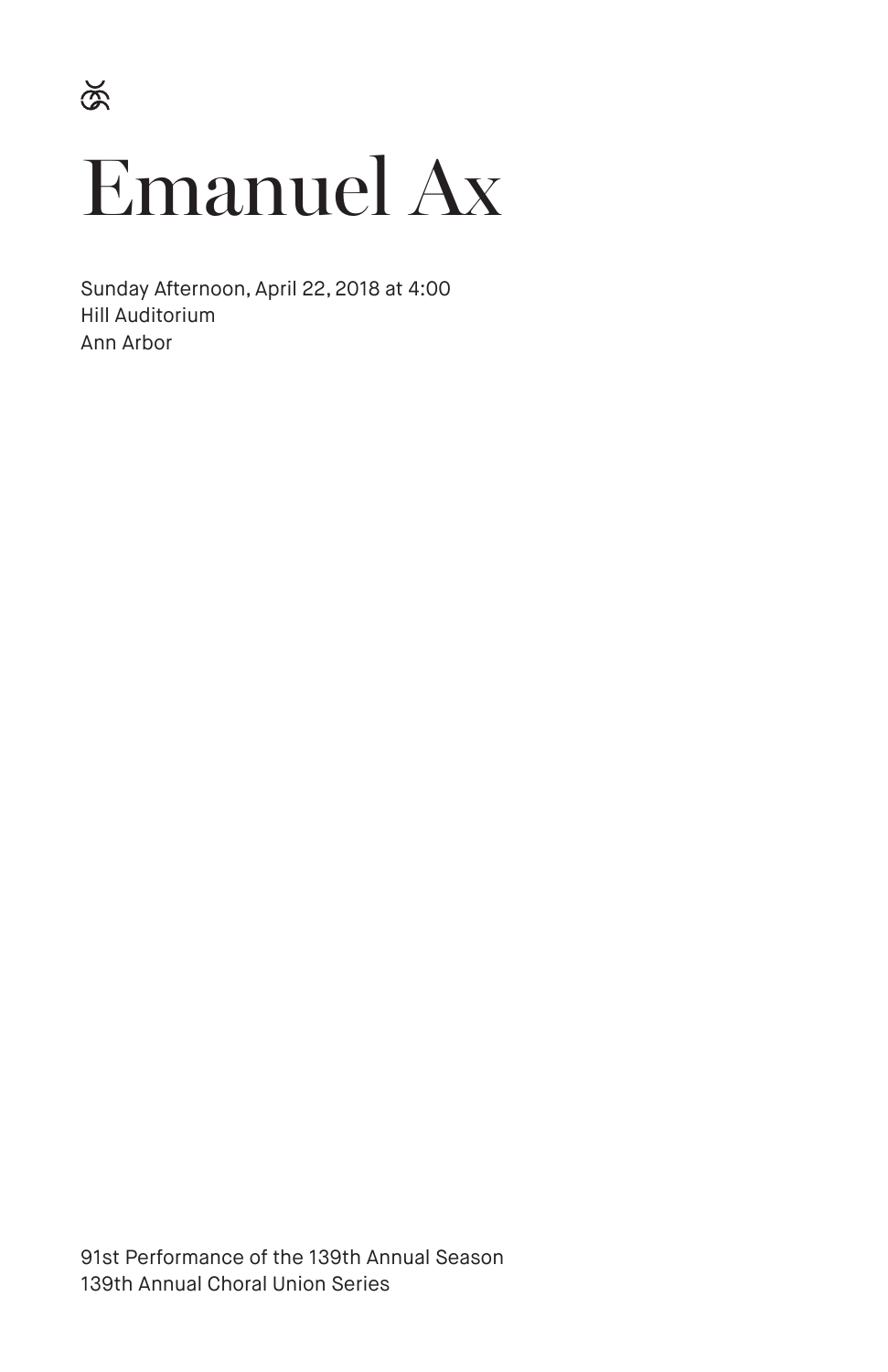This afternoon's recital is supported by Essel and Menakka Bailey, Retirement Income Solutions, Bob and Marina Whitman, and Ann and Clayton Wilhite.

Media partnership provided by WGTE 91.3 FM and WRCJ 90.9 FM.

The Steinway piano used in this afternoon's recital is made possible by William and Mary Palmer.

Special thanks to Tom Thompson of Tom Thompson Flowers, Ann Arbor, for his generous contribution of floral art for this afternoon's recital.

Mr. Ax is a Steinway Artist.

Mr. Ax appears by arrangement with Opus 3 Artists.

In consideration of the artist and the audience, please refrain from the use of electronic devices during the performance.

The photography, sound recording, or videotaping of this performance is prohibited.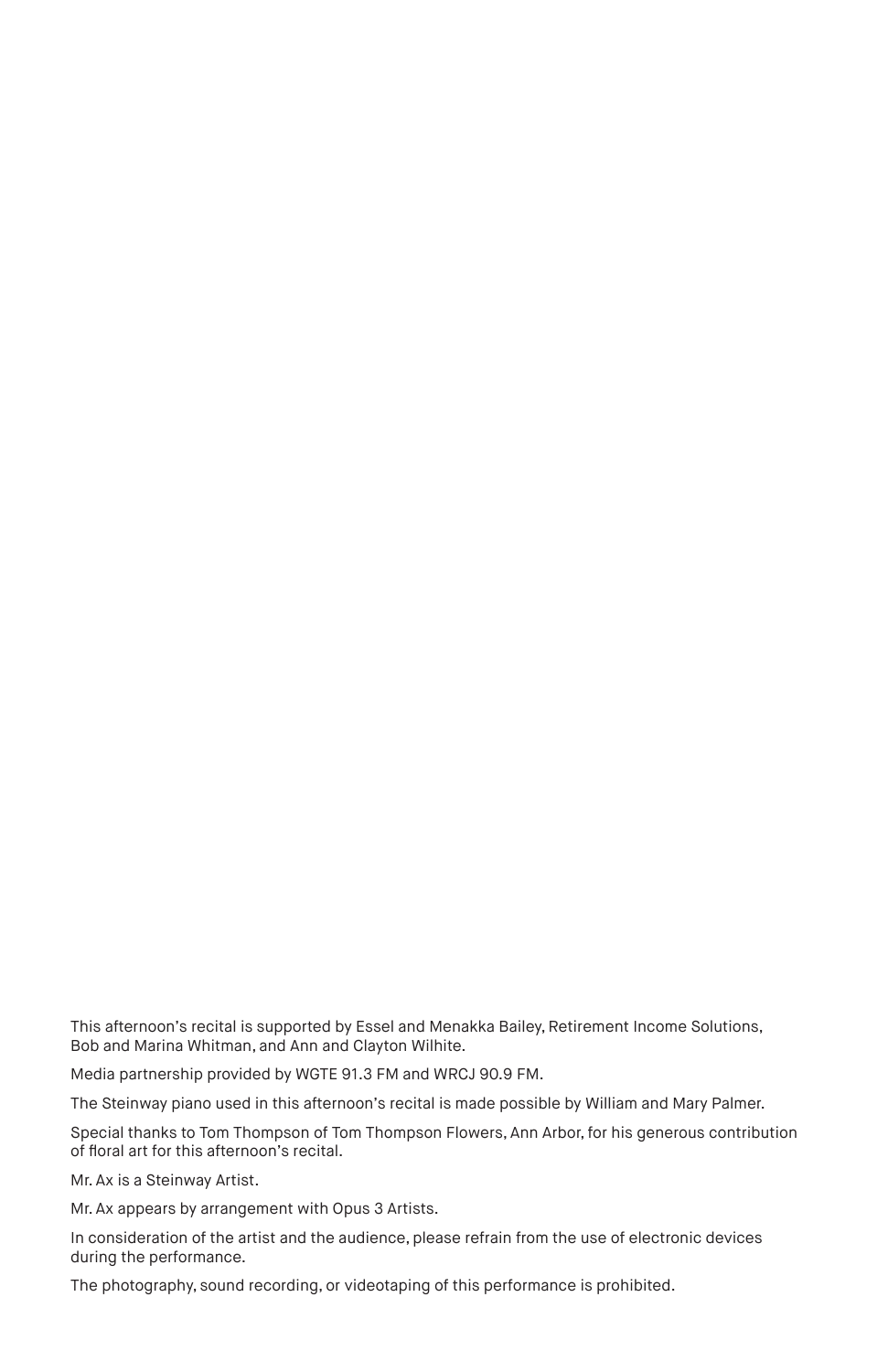## **Program**

#### *Wolfgang Amadeus Mozart*  **Sonata No. 15 in F Major, K. 533/K. 494**

Allegro Andante Rondo: Allegretto

# *Franz Liszt*  **Années de pèlerinage, Deuxième année: Italie (excerpts)**

## **Tre sonetti del Petrarca, S. 270b**

Benedetto sia 'l giorno (No. 47) Pace non trovo (No. 104) I vidi in terra angelici costumi (No. 123)

#### *Johann Sebastian Bach*  **Partita No. 5 in G Major, BWV 829**

Praeambulum Allemande Courante Sarabande Tempo di Menuetta Passepied Gigue

## **Intermission**

*Ludwig van Beethoven*  **Andante Favori in F Major, WoO 57** 

#### *Beethoven*  **Sonata No. 21 in C Major, Op. 53**

Allegro con brio Introduzione: Adagio molto — Rondo: Allegretto moderato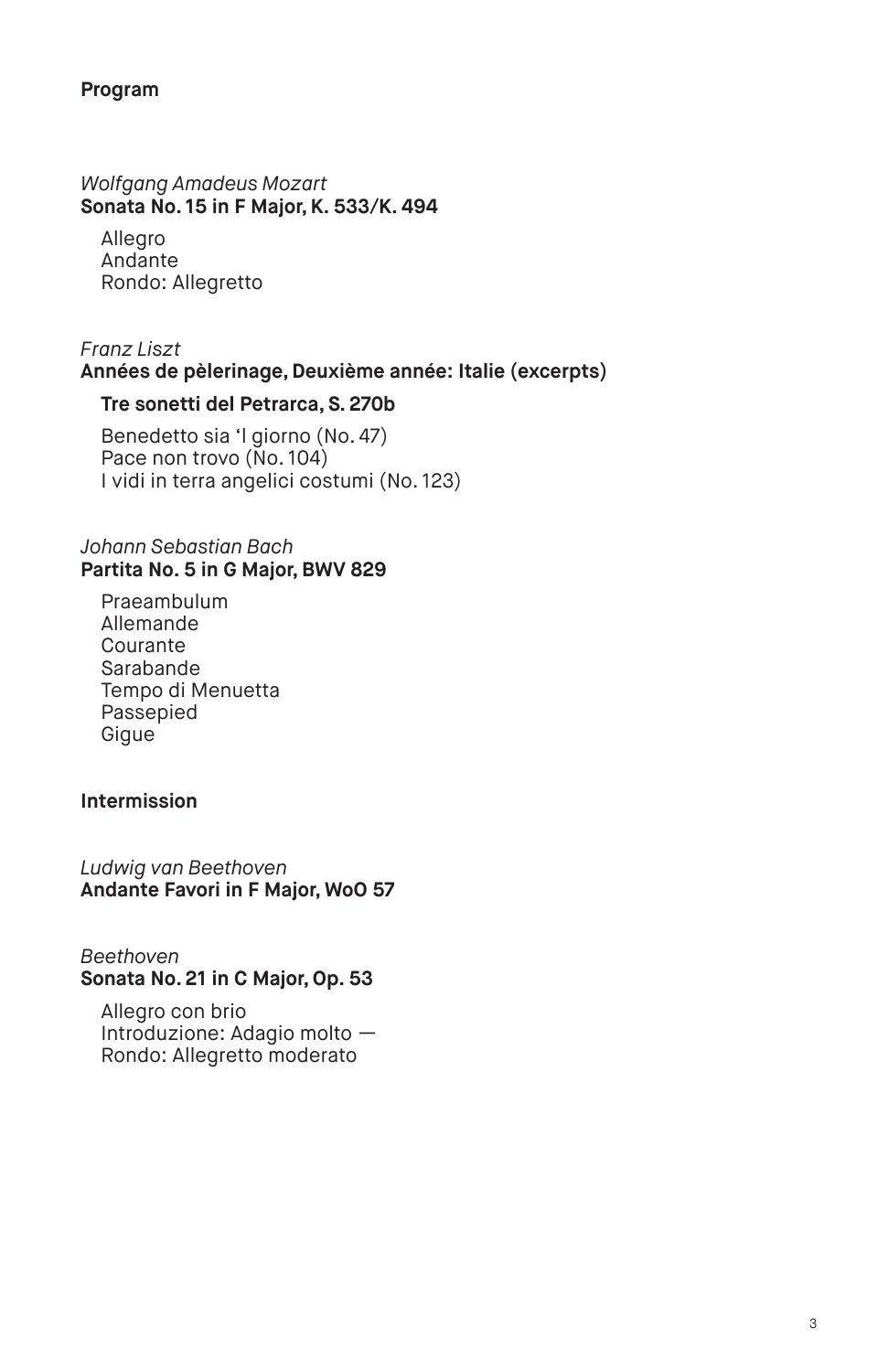Wolfgang Amadeus Mozart *Born January 27, 1756 in Salzburg, Austria Died December 5, 1791 in Vienna*

UMS premiere: Artur Schnabel; March 1935 in Hill Auditorium.

## **Snapshots of History…In 1788:**

- The first edition of *The Times* is published in London
- Mozart completes his final symphony
- Georgia, Connecticut, Massachusetts, Maryland, South Carolina, New Hampshire, Virginia, and New York ratify the US Constitution and become states

In June 1786, Mozart wrote *Rondo in F Major* for piano. A year and a half later, he composed an *Allegro in F* and an *Andante in B-flat*; he eventually combined these movements and published them together as a sonata.

The first-movement "Allegro" opens with a melody played by the right hand without accompaniment (shortly thereafter, it is repeated by the left hand alone). This unusual opening mimics the exposition of a fugue that is not forthcoming at this point (it is not until later that the melody is developed in contrapuntal imitation). The movement is full of virtuoso passagework and many contrasting melodic and rhythmic ideas.

The "Andante's" memorable and richly ornamented melodies are taken through a series of uncommon key changes that enhance their highly expressive quality even more.

The "Rondo" has a cheerful and easygoing opening theme, followed by several episodes that explore minor keys and through them, darker emotional realms. As

he was preparing the sonata for publication, Mozart thoroughly revised the movement, adding an extensive, concerto-like cadenza with some surprising harmonies and a contrapuntal section that matched a corresponding passage in the first movement. Mozart evidently wanted to bring the *Rondo* closer in style to the newly composed movements, and thereby unify a work whose parts had originally been conceived separately.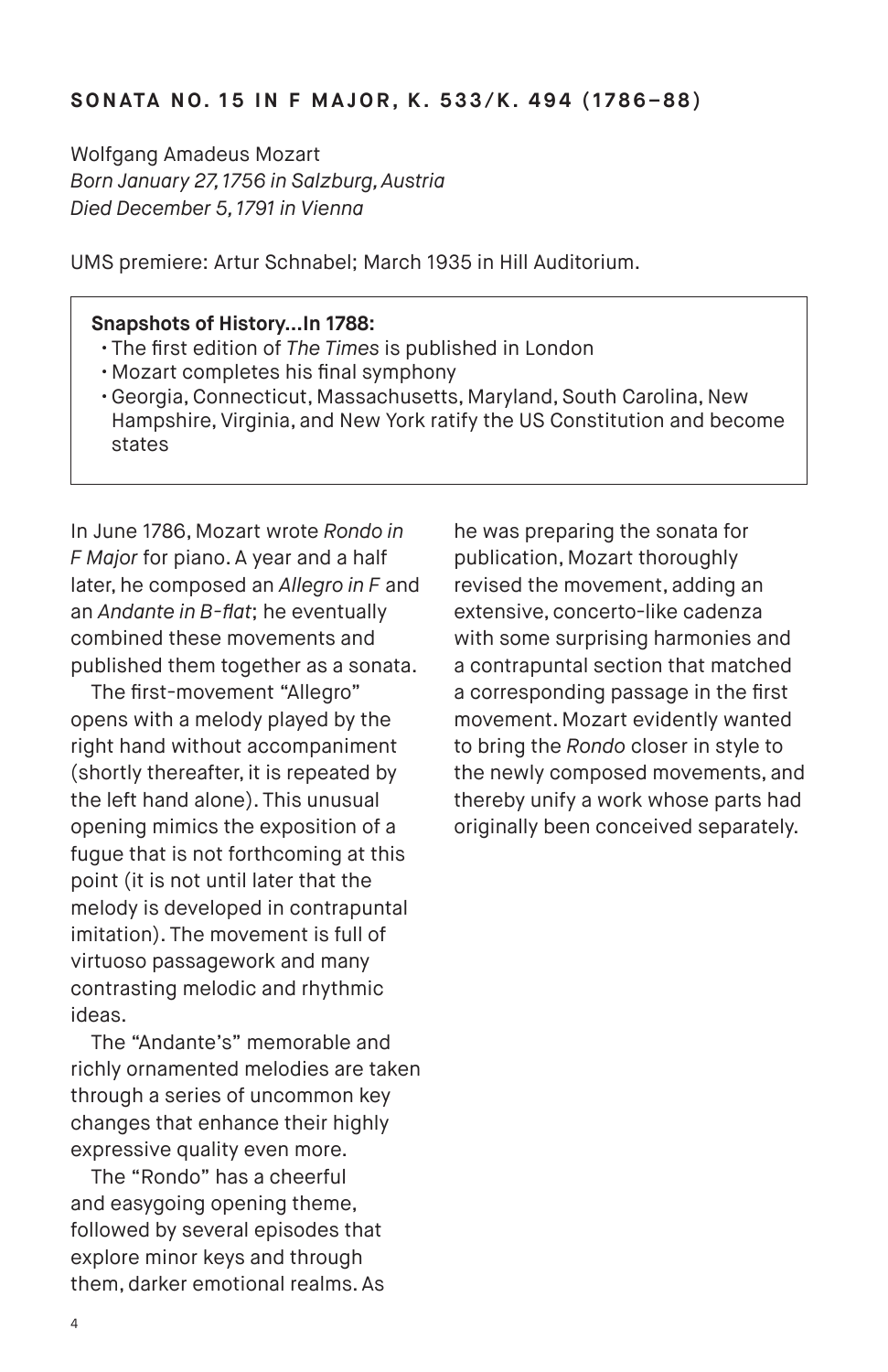# **ANNÉES DE PÈLERINAGE, DEUXIÈME ANNÉE: ITALIE, ( E XC E R P T S ) ( 1 8 4 2 , R E V. 1 8 4 6 , 1 8 5 8 )**

Franz Liszt

*Born October 22, 1811 in Doborján, Hungary (now Raiding, Austria) Died July 31, 1886 in Bayreuth, Germany*

UMS premieres: No. 47 has no record of ever being performed on a UMS recital, though there are several performances of the Liszt Sonetti that leave the numbers performed ambiguous. No. 104: Max Rabinowitch; February 1928 in Hill Auditorium. No. 123: Vladimir Horowitz; January 1930 in Hill Auditorium.

## **Snapshots of History…In 1842:**

- The first pilsner beer is brewed in Pilsen, Bohemia (now Czech Republic)
- The New York Philharmonic and Vienna Philharmonic perform their first concerts
- The first inhaled anesthetic is administered to facilitate a surgical procedure

The three "Petrarch sonnets" started out as songs for voice and piano that, like many of Liszt's works, went through a multitude of versions and revisions. On October 18, 1846, Liszt announced to his (by now estranged) companion, Countess Marie d'Agoult:

*Among the next things that I am publishing, if you have time to concern yourself with them, you can look at (after Dinner) the 3 Petrarch sonnets...for Voice, and also very freely transcribed for Piano, in the guise of Nocturnes!*

Even in the piano versions, the words of the 14th-century Italian classic fit the melodies perfectly. Each sonnet begins with an introduction leading up to the entrance of the "singer." In the piano versions, the melodies are lavishly ornamented and occasionally interrupted by virtuoso cadenzas. The melodic writing itself was influenced

by the Italian *bel canto* style of Bellini, which for Liszt was almost synonymous with Italy.

Four years after the first publication, Liszt substantially revised all three piano sonnets, and the new versions were included in *Années de pèlerinage, deuxième année: Italie* (Years of Pilgrimage, year II: Italy), a collection published in 1858 and devoted to the memory of Liszt's youthful sojourn in that country, when he and Marie d'Agoult were still in love. Two of their children were born there; the oldest daughter was born in Geneva — and not coincidentally, the first volume of *Années* was entitled "Switzerland."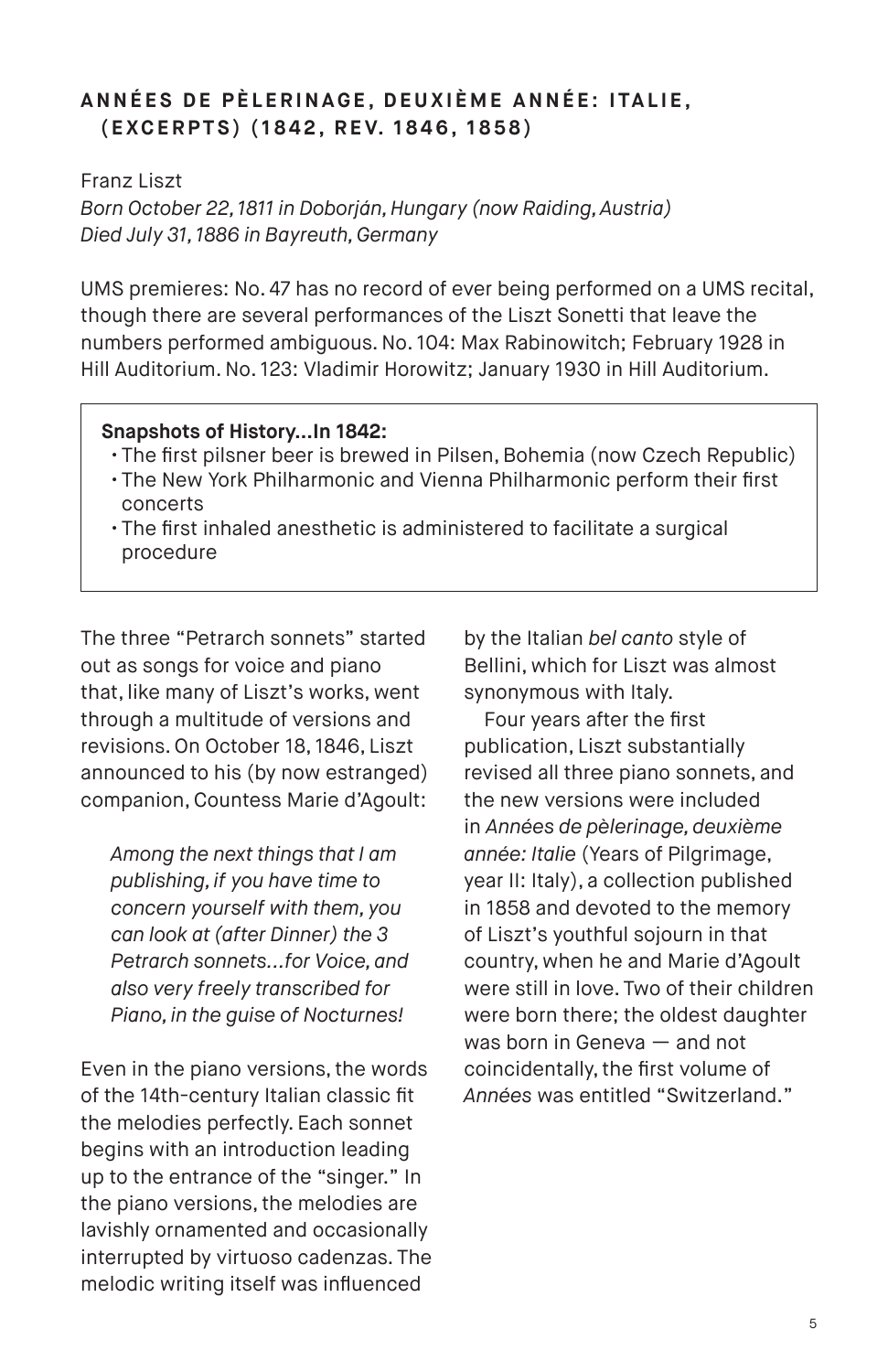## **PARTITA NO. 5 IN G MAJOR, BWV 829 (1730)**

Johann Sebastian Bach *Born March 21, 1685 in Eisenach, Germany Died July 28, 1750 in Leipzig*

UMS premiere: This piece has never been performed on a UMS recital. An arrangement for cello, mandolin, and bass was performed by Yo-Yo Ma, Chris Thile, and Edgar Meyer in April 2017 in Hill Auditorium.

## **Snapshots of History…In 1730:**

- Pope Clement XII becomes the 246th pope
- The Ladoga Canal, one of the first major navigable canals in Russia, is constructed
- Shearith Israel, the first synagogue in New York City, is dedicated

In the world's first dictionary of music, published by Johann Gottfried Walther (1732), the entry on Johann Sebastian Bach makes mention of only one set of compositions: the six partitas for keyboard, the only works by Bach then in print. Walther was a cousin of Bach's; the latter had stood godfather to one of Walther's sons. He must therefore have had much more knowledge about Bach's works than he let on in his dictionary entry. Yet for many music lovers outside Leipzig, who had never heard the Thomaskantor improvise on the organ or direct one of his cantatas on Sunday morning, the 1731 publication of the six partitas, as "Op. 1," brought the 46-year-old master before a larger audience for the first time.

Actually, the publication of the partitas had begun in 1726. Bach had been bringing out one partita a year, printed at his own expense, and issued a collected edition when the set was complete. The title page read: "Keyboard Practice [*Clavier-Übung*] consisting of

Preludes, Allemandes, Courantes, Sarabandes, Gigues, Minuets, and other Galanteries composed for the pleasurable diversion of musiclovers by Johann Sebastian Bach, Acting chapel master to the Court of Saxe-Weissenfels and Conductor of the Leipzig Musical Choir." Bach eventually published three more volumes of "Keyboard Practice" which include such masterpieces as the *Italian Concerto* and the *Goldberg Variations*; a fifth volume, containing *The Art of the Fugue*, was left unfinished at the time of Bach's death.

The partitas are akin to Bach's earlier English and French suites but, as David Schulenberg writes in his authoritative book *The Keyboard Music of J. S. Bach*, "the technical demands are greater...most of the dances are longer and diverge even farther from the traditional models than in the previous sets."

Each partita opens with an extended prelude; in each work, the prelude goes by a different name and has a different character. The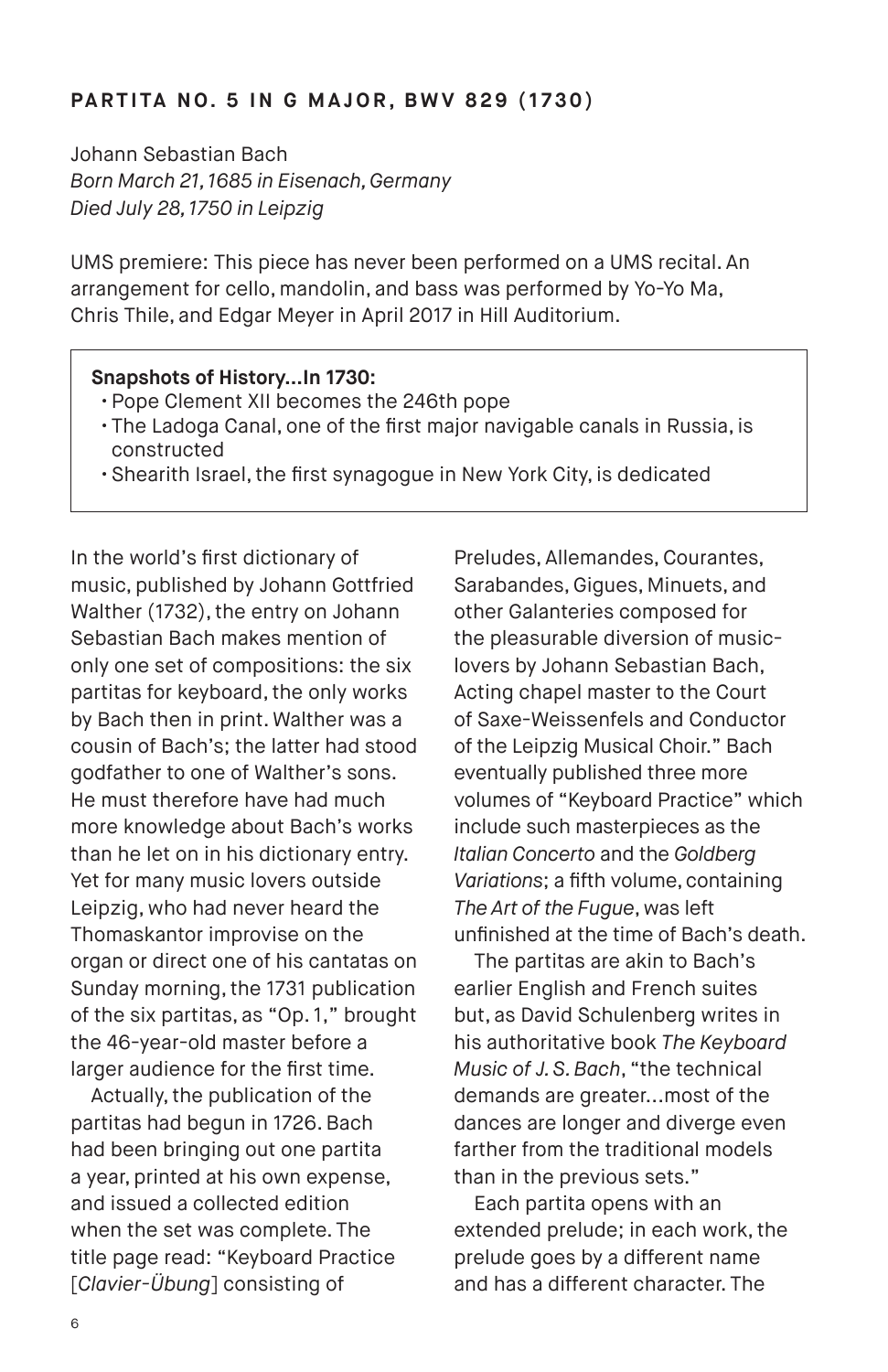"Preaembulum" of the fifth partita has a main theme memorable in its simplicity; it alternates with elaborate, toccata-like figurations from which the theme periodically emerges, in a different key each time.

As a rule, Bach's Allemandes have all but lost their original dance character and are precursors of later sonata movements. The "Allemandes" of the last two partitas are particularly ornate; the one in G Major contains occasional moments of imitation and a larger-than-usual rhythmic diversity in both hands.

Bach kept the writing light and simple in the "Corrente"; by contrast, the "Sarabande" introduces the texture of a trio sonata into solo keyboard music. The right hand plays two melodic voices filled with long grace notes producing exquisite dissonant clashes; the left hand answers in kind with a third voice that combines the functions of melody and accompaniment.

The next movement is not exactly a minuet, only a "Tempo di Menuetta." For long stretches, the music doesn't even resemble a minuet, with its broken triads organized in 6/8 time instead of 3/4. Then, suddenly, the typical cadential figure of the minuet appears, seemingly out of the blue. Unlike real minuets, this one does not have a trio, or middle section, at all.

A "Passepied" follows. This dance, which many writers see as a faster version of the minuet, may be found only a few times in Bach's works. It is a graceful dance with characteristic French ornamental figures and a carefully maintained balance between a steady 16th-note motion and a more varied pattern of long and short notes.

The closing "Gigues" of the last four partitas are really fugues masquerading as dance movements. The present one is particularly sophisticated, with two separate subjects. The first subject is developed in the first half of the movement; the second half begins with a new subject, distinguished by a characteristic trill and combined with the first subject in the final portion of the "Gigue."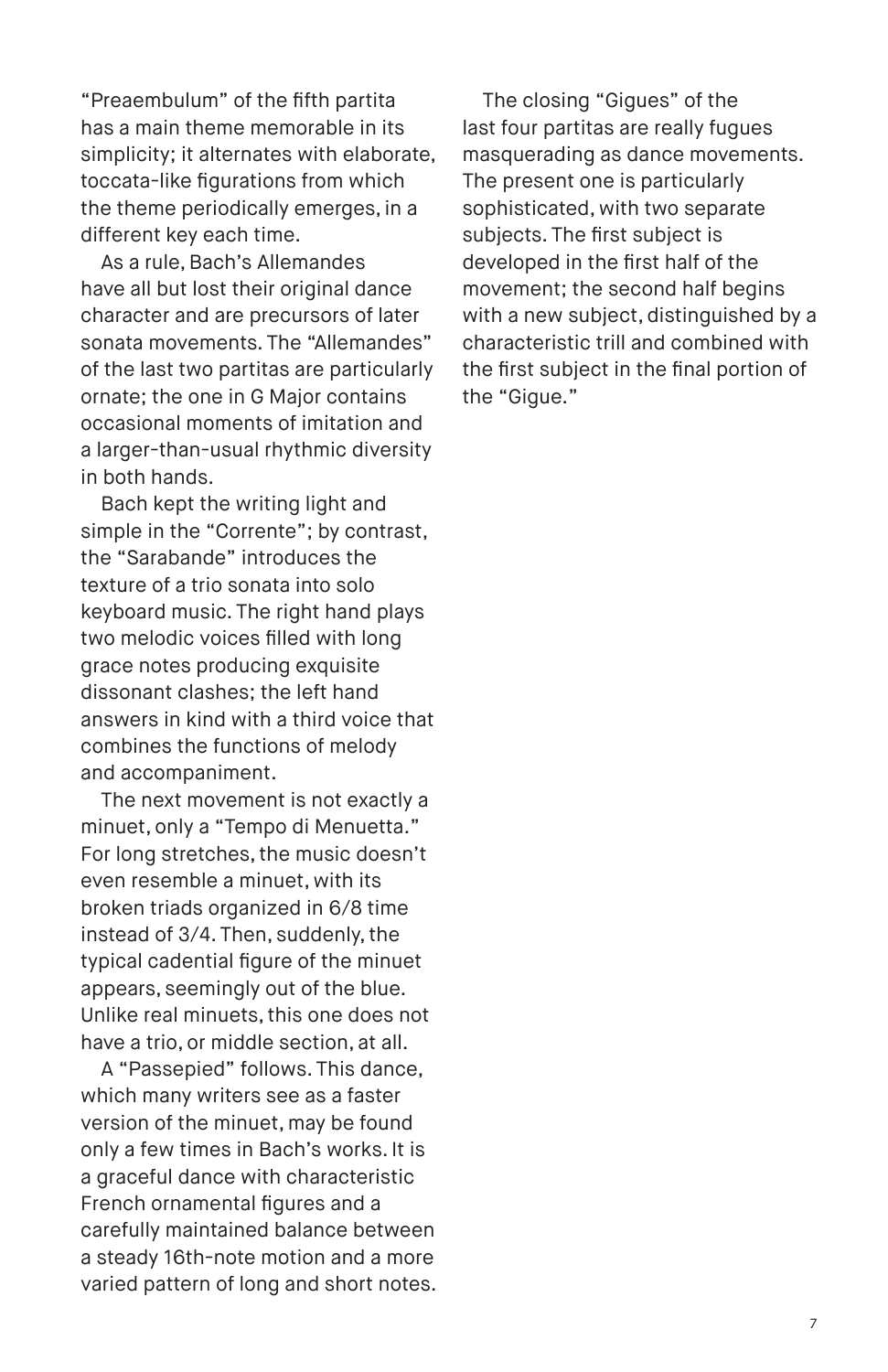# **ANDANTE FAVORI IN F MAJOR, WOO 57 (1803–04)** SONATA NO. 21 IN C MAJOR, OP. 53 "WALDSTEIN" (1804)

*Ludwig van Beethoven Born December 16, 1770 in Bonn, Germany Died March 26, 1827 in Vienna*

UMS premiere: *Andante Favori in F Major* has never been performed on a UMS recital. *Sonata No. 21 in C Major, Op. 53*; April 1883 in a general lecture room.

#### **Snapshots of History…In 1804:**

- Haiti gains independence from France
- The Lewis and Clark Expedition begins
- US Vice President Aaron Burr shoots former US Secretary of the Treasury Alexander Hamilton during a duel

The "Waldstein" Sonata is as much of a quantum leap after Beethoven's early piano sonatas as the "Eroica" is after the Second Symphony. Composed around the same time, both symphony and sonata revolutionized their respective genres, and not only because of their increased length and their numerous harmonic, melodic, and structural innovations — although these are certainly part of the reason why these works are such important milestones in the history of music. But there is something else, something larger, having to do with the very idea of what a symphony or a sonata is all about. More than a means to mark a festive occasion or to brighten up a cultivated amateur's home, the music of Beethoven's middle period communicates with an intensity never seen before, plumbs new levels of emotional depths no previous music had reached, and portrays conflict and struggle in completely unprecedented ways.

To reach these new goals, Beethoven had to resort to new

methods. Starting a sonata with a symmetrical musical phrase in the form of a question and answer, as Mozart and Haydn used to do, no longer suited the purpose. Instead, Beethoven started with something less definite, less fully formed, something that could be built up and transformed in the course of a complex development. The repeated C-Major chords opening the sonata are the kind of unassuming material with which the composer can do whatever he wants. Transposition, fragmentation, and rhythmic acceleration are just technical terms that superficially describe what happens; they do not do justice to the gradual opening-up of the music, its constantly growing excitement, and its irresistible momentum. The concept of "secondary theme" receives a whole new meaning here; all the previous processes suddenly seem to be reversed as we hear a chorale-like melody in a distant key, as if coming from a different universe. The way the two worlds are subsequently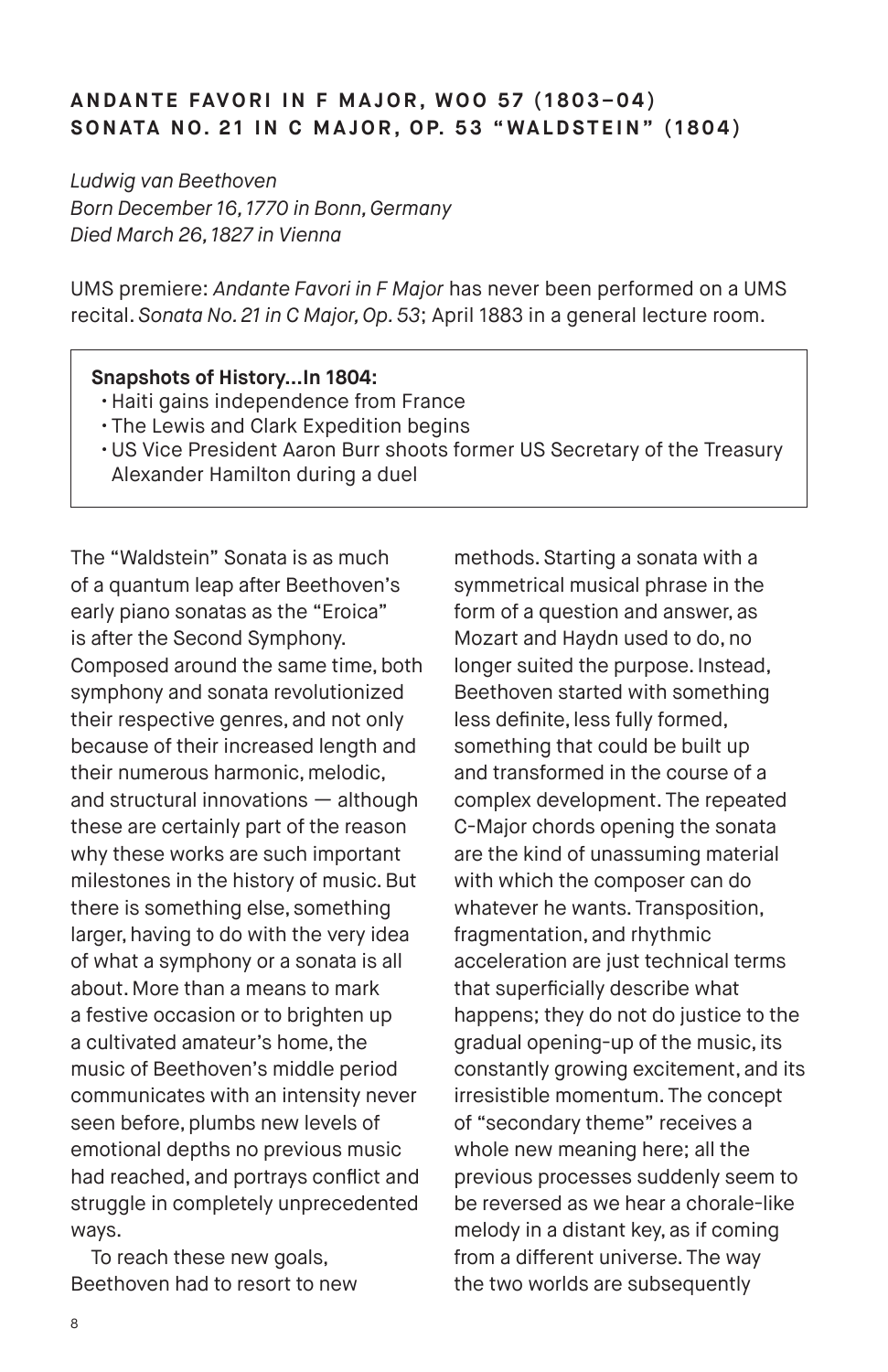integrated is one of the greatest wonders of the piece, and it is through that integration that the internal conflicts are resolved.

Beethoven had originally planned a full-fledged slow movement for this sonata, one he later chose to publish separately (this movement is known as the *Andante Favori*). Today, Mr. Ax plays this beautiful lyrical piece before performing the "Waldstein" in its definitive form, which contains a much shorter statement in the middle, a suspenseful transition and introduction to the radiant and expansive finale. The struggles and sharp contrasts of the first movement give way to a bright and sunny landscape. This time we get the big opening melody that was withheld in the first movement: a soaring melody that reigns supreme through much of the movement. There are a few darker moments when this theme temporarily yields to other ideas, some in the poignant minor mode  $-$  yet the ending is positively ecstatic.

Count Waldstein, the dedicatee of the sonata, was the nobleman from Bonn who had sent Beethoven on his way to Vienna with the words: "You shall receive Mozart's spirits from Haydn's hands." More prophetic words were never spoken. Even though Beethoven's apprenticeship with Haydn didn't work out as planned, it soon became clear that he was Haydn's and Mozart's only true musical heir. It was Waldstein's good fortune not only to see his prediction come true, but also to continue enjoying the friendship of his now-famous protégé.

*Program notes by Peter Laki.*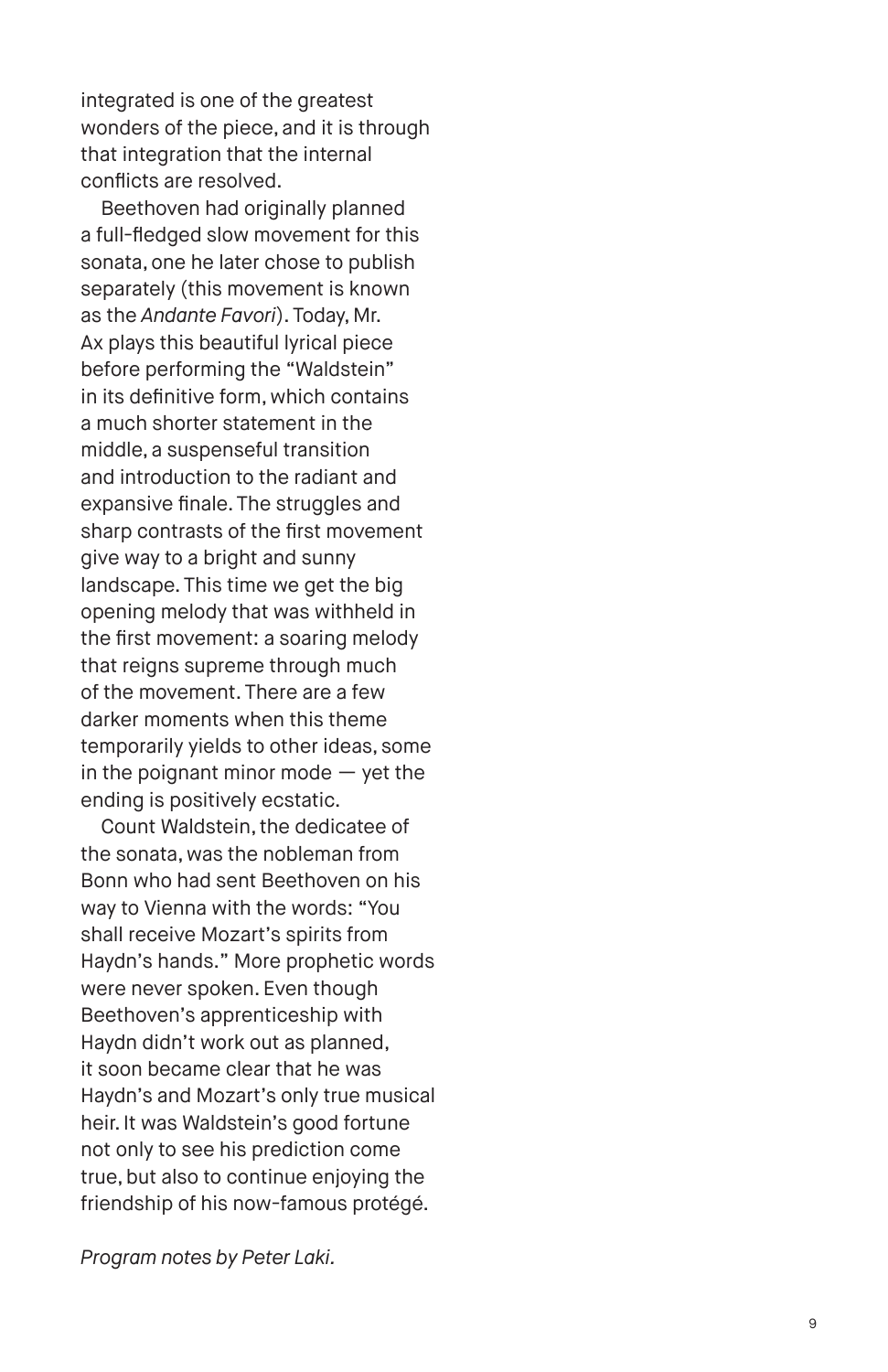# **UMS ARCHIVES**

This afternoon's recital marks **Emanuel Ax**'s sixth appearance under UMS auspices, following his UMS debut in July 1978 in a recital in Rackham Auditorium. He returned in December 1991 for a recital with Yo-Yo Ma, and again in February 1998 with the St. Paul Chamber Orchestra conducted by Hugh Wolff, and in November 2008 in a joint recital with pianist Yefim Bronfman, all in Hill Auditorium. He most recently appeared under UMS auspices in March 2012 as part of the San Francisco Symphony's American Mavericks Festival as soloist performing Morton Feldman's *Piano and Orchestra* conducted by Michael Tilson Thomas.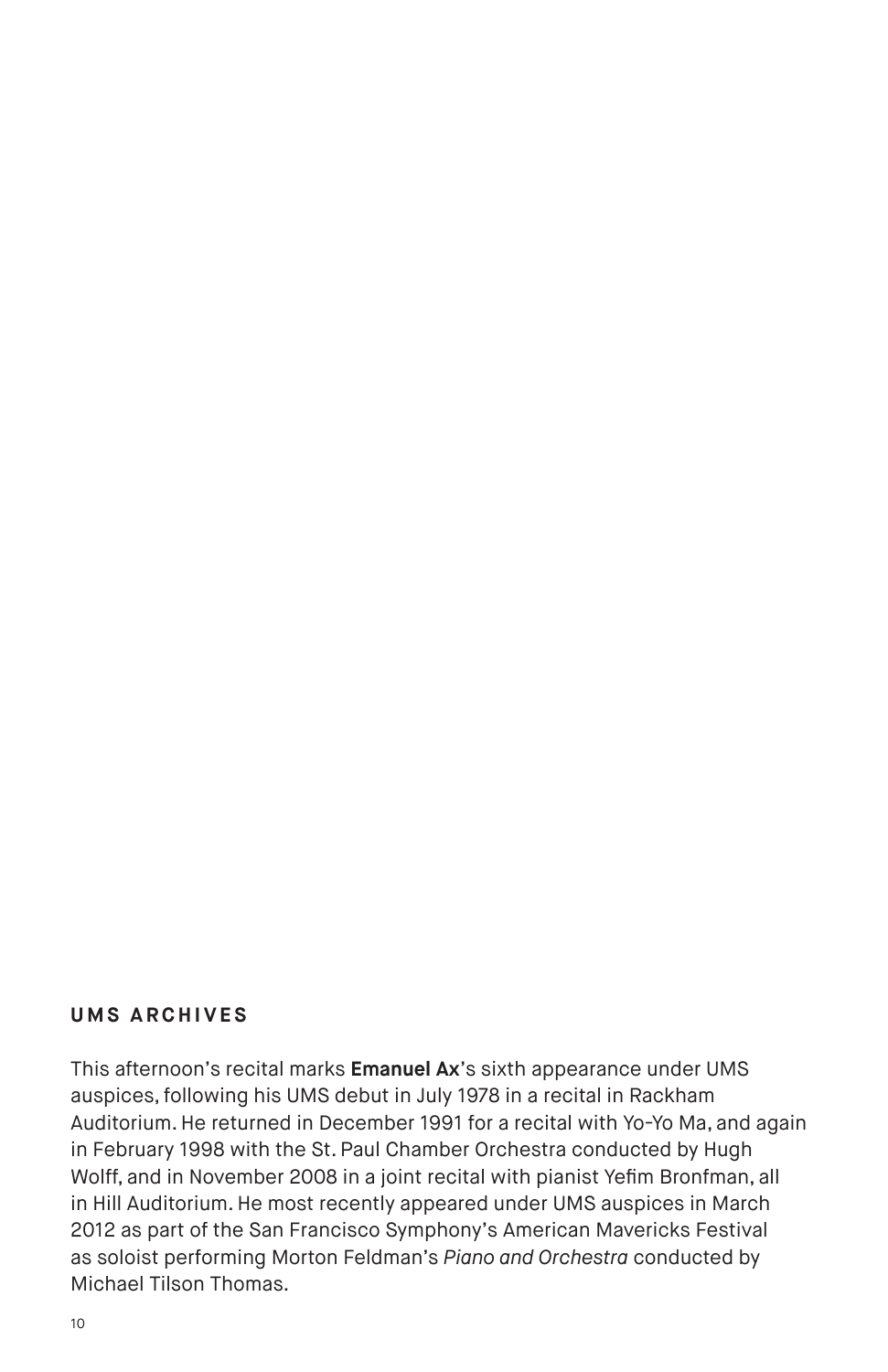# **ARTIST**

Born in modern day Lvov, Poland, **Emanuel Ax** moved to Winnipeg, Canada, with his family when he was a young boy. His studies at The Juilliard School were supported by the sponsorship of the Epstein Scholarship Program of the Boys Clubs of America, and he subsequently won the Young Concert Artists Award. Additionally, he attended Columbia University where he majored in French. Mr. Ax made his New York debut in the Young Concert Artists Series, and captured public attention in 1974 when he won the first Arthur Rubinstein International Piano Competition in Tel Aviv. In 1975, he won the Michaels Award of Young Concert Artists followed four years later by the coveted Avery Fisher Prize.

In partnership with frequent collaborator David Robertson, he began the current season with six Mozart concerti over two weeks in St. Louis, repeating the project in Sydney in February. Following the gala opening of the Philadelphia Orchestra's season with Yannick Nezet-Seguin, he returns to the orchestras in Cleveland, New York, San Francisco, Boston, Houston, Ottawa, Toronto, Indianapolis, and Pittsburgh, and to Carnegie Hall for a recital to conclude the season. In Europe, he can be heard in Stockholm, Vienna, Paris, London, and on tour with the Budapest Festival Orchestra. In support of the recent release of their disc of Brahms Trios for Sony, Mr. Ax toured across the US with colleagues Leonidas Kavakos and Yo-Yo Ma during the winter.

Always a committed exponent of contemporary composers, with works written for him by John Adams, Christopher Rouse, Krzysztof Penderecki, Bright Sheng, and Melinda Wagner already in his repertoire, most recently he has added

HK Gruber's *Piano Concerto* and Samuel Adams' *Impromptus*.

A Sony Classical exclusive recording artist since 1987, recent releases include Mendelssohn trios with Yo-Yo Ma and Itzhak Perlman, Strauss' *Enoch Arden* narrated by Patrick Stewart, and discs of two-piano music by Brahms and Rachmaninoff with Yefim Bronfman. In 2015 Deutche Grammophon released a duo recording with Mr. Perlman of sonatas by Fauré and Strauss, which the two artists presented on tour during the 2015–16 season. Mr. Ax has received Grammy Awards for the second and third volumes of his cycle of Haydn's piano sonatas. He has also made a series of Grammy-winning recordings with cellist Yo-Yo Ma of the Beethoven and Brahms sonatas for cello and piano. His other recordings include the concertos of Liszt and Schoenberg, three solo Brahms albums, an album of tangos by Astor Piazzolla, and the premiere recording of John Adams's *Century Rolls* with the Cleveland Orchestra for Nonesuch. In the 2004–05 season, Mr. Ax also contributed to an International Emmy Award-winning BBC documentary commemorating the Holocaust that aired on the 60th anniversary of the liberation of Auschwitz. In 2013, Mr. Ax's recording *Variations* received the Echo Klassik Award for "Solo Recording of the Year" (19th-century music/piano).

Mr. Ax resides in New York City with his wife, pianist Yoko Nozaki. They have two children together, Joseph and Sarah. He is a Fellow of the American Academy of Arts and Sciences and holds honorary doctorates of music from Yale and Columbia Universities. For more information about Mr. Ax's career, please visit www.EmanuelAx.com.